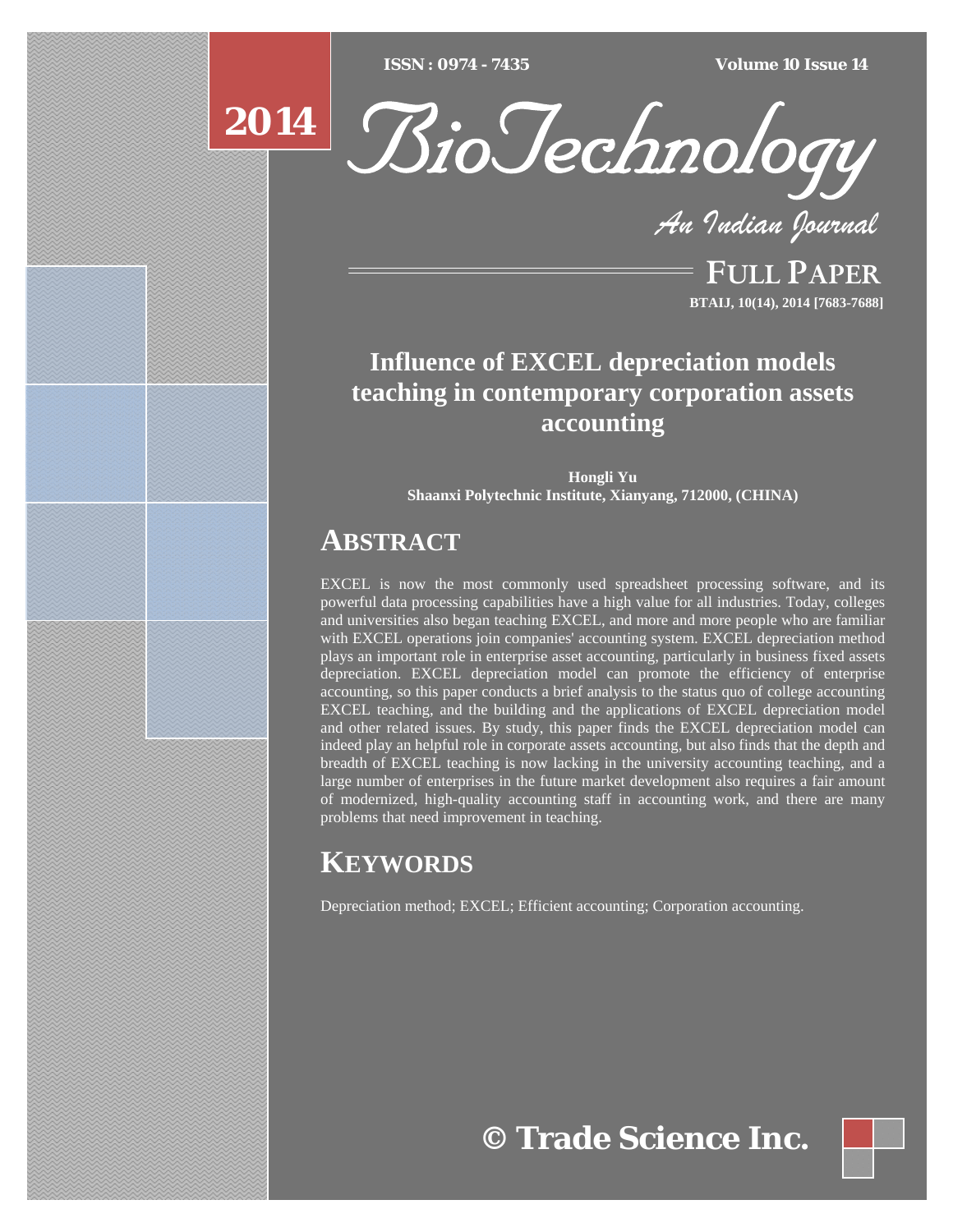### **INTRODUCTION**

 Microsoft Excel is a electronic forms processing software that Microsoft made for Windows operating system and the Apple Macintosh operating system. Especially in 1993 Microsoft Office released its 5.0 component that made EXCEL's entire user interface more friendly, more beautiful, the algorithm function more perfect, and can better adapt to all operating system platforms. Later, on the basis of powerful EXCEL functions, Microsoft made a successful marketing, and completely occupied the spreadsheet processing software market.

 At present more software vendors are also using the original powerful digital data processing capabilities of EXCEL. The friendly interface of the original EXCEL makes the operation simpler, and directly put EXCEL in conjunction with other platforms to facilitate the management process control ; among which ESSAP (Excel & SQL platform) is a good example, combining EXCEL and MS, SQL database software can directly process the data business management. EXCEL software includes a powerful programming feature, and a powerful function feature. Depreciation accounting of business assets accounting work, especially in fixed assets has begun to use more and more functions of EXCEL. EXCEL depreciation model is only one of a EXCEL function models, but its rational use can bring considerable convenience to the accounting of fixed assets of enterprises.

 Today, China's accounting industry has a new provision guideline: that is, a business enterprise must conducted the depreciation of fixed assets, the method should be selected according to the way the expected benefits are produced, and the asset depreciation accounting must be included in the total corporate assets accounting; General there are many accounting methods for the depreciation of assets, such as the double declining balance calculation method and the average method are both commonly used methods in the depreciation of assets, but the depreciation of fixed assets may be affected by various factors, such as the environment and asset management status, management methods; so this brings considerable difficulty for assets depreciation, especially in some larger enterprises which have more assets, the assets depreciation becomes a more complicated work. But EXCEL makes it possible for the complex fixed assets depreciation accounting of enterprises with its own powerful data processing capability and convenience. Use EXCEL to in corporation assets accounting work can significantly reduce the workload of corporation accounting work, and can do more accurate depreciation calculations. And depreciation calculating with EXCEL not just helps the corporation accounting staff to increase work efficiency, but also

provides convenience for auditors, as well as the transparency of corporation assets, the reasonable use of corporation assets and resources.

## **THE PRESENT SITUATION OF EXCEL ACCOUNTING TEACHING IN COLLEGES AND UNIVERSITIES**

 Today, EXCEL teaching is added in accounting teaching of colleges and universities in general, but there are still some problems in the process of EXCEL teaching.

#### **The lack of teaching resources**

 Now carrying out specialized EXCEL teaching on the basis of the traditional professional courses is not enough in accounting teaching in colleges and universities, the main reason is the lack of teaching resources, which is the lack of professional teaching teams; insufficient number of teachers will lead to more theoretical teaching in EXCEL teaching, but EXCEL teaching requires a lot of practice to guide, so the lack of teachers often causes students do not know enough about EXCEL in classes, and cannot fit themselves into enterprises quickly enough.

### **Imperfect supporting device and software in practical courses**

 EXCEL teaching requires a lot of practice to be skillfully grasped, but professional digital classrooms in colleges and universities are not equipped enough, and cannot meet the need of the daily accounting teaching practice, and there are few practical simulated learning environments for students to exercise their ability of operation in real accounting work environments; this also leads to the low efficiency in EXCEL teaching. But in recent years China has began to promoting ordinary vocational undergraduate education, and carried out practical teaching in the teaching process gradually, as well as practical simulated environment teaching. This helps students to master the daily use of EXCEL, and improves their level of the operational use of EXCEL. But only a pilot test is not enough, we should promote real environmental simulation courses in EXCEL teaching in our colleges and universities to improve students' work ability.

#### **The teaching of EXCEL in accounting teaching courses is immature**

 It's been not a long time since China's accounting industry began to popularize the use of EXCEL, and the concept of electronic office has just been accepted by most people gradually; colleges and universities haven't launched specialized EXCEL teaching for long, and EXCEL courses by different university teachers are various, schools do not pay enough attention to or have low requirements for EXCEL teaching; these lead to the lack of proper EXCEL college teaching. Today's EXCEL teaching in colleges and universities needs a unified teaching goal, to improve students' understanding of the application for EXCEL, and more time for self-learning, thus to really improve students' ability to apply EXCEL; after joining into each company's accounting system, students can contribute their strength for the enterprises' accounting work by the knowledge they learned. This also should be the purpose of the accounting EXCEL teaching in colleges and universities.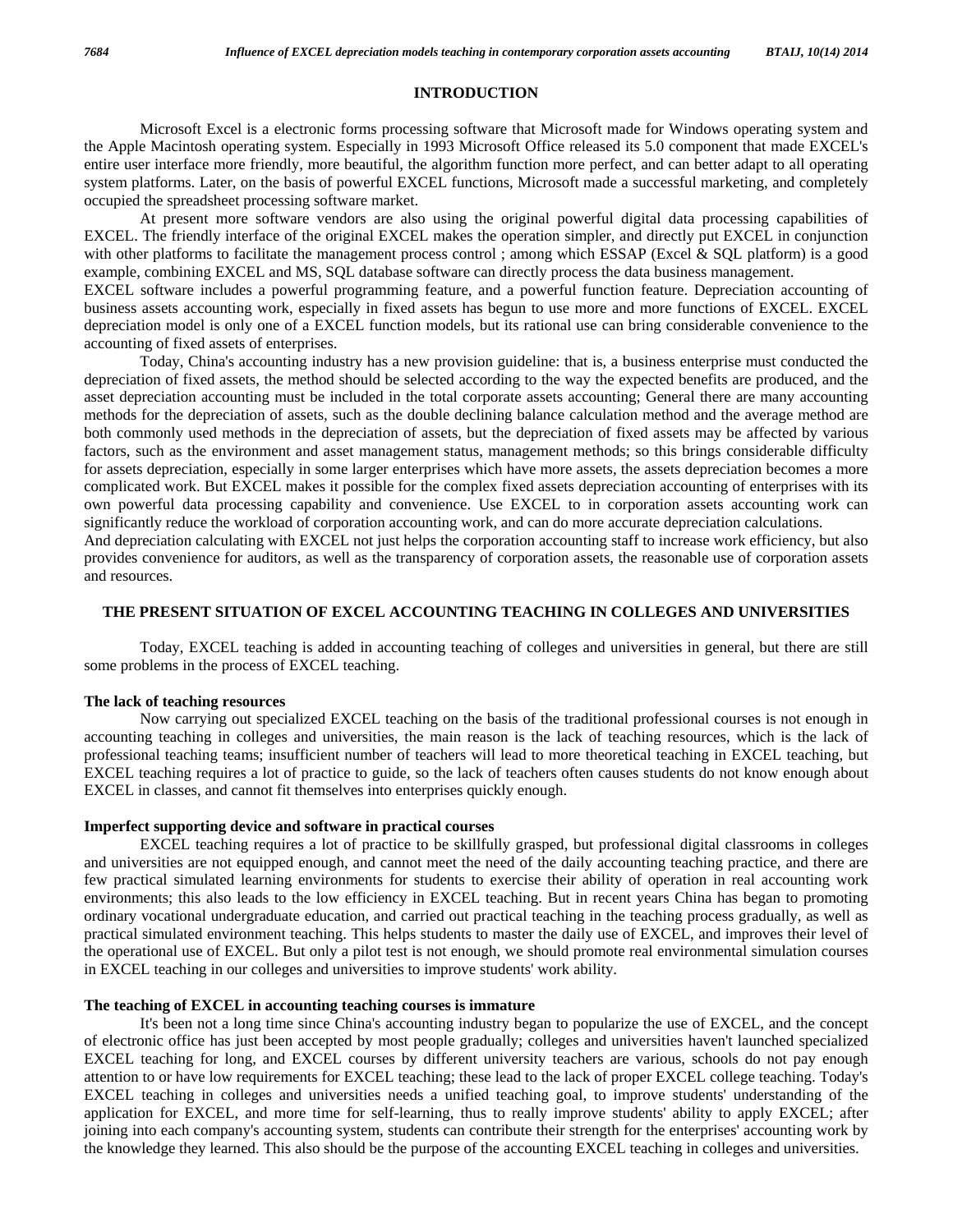## **DEPRECIATION MODEL OF FIXED ASSETS ESTABLISHED BY EXCEL**

 Although the situation now of EXCEL teaching in colleges and universities is not optimistic, using EXCEL in the actual operation of a business still has a good effect in the re-training of finance and accounting graduates.

#### **Depreciation model of fixed assets using average annual method**

 The annual average method in the actual depreciation accounting of enterprises is often called " straight-line method", this is a method that calculates the depreciation expense of fixed assets to the average durable years of assets, although such an approach can not show the accurate depreciation of the assets within a particular period, but can intuitively show the average amount of depreciation in each period. The calculation formula is:

original cost of fixed assets-expected net salvage value Annual depreciation  $=$   $-$ 

expected service life

 Original cost of fixed assets is the cost of purchasing assets, and expected net salvage value is the residual value before its discard time minusing the expense of liquidating assets, expected service life is the entire process time starting from using the assets to assets liquidation. Expected net salvage value is often expressed in percentage to show the proportion of net salvage value in the total assets. Using EXCEL and using the average method of depreciation calculation formula often involves SLN function models, the model can be directly built with SLN function. The calculation formula is: =SLN(cost,salvage,life)

 In the formula, cost equals to original cost of fixed assets; salvage equals to net salvage value; life equals to expected service life.

Eg. An enterprise has purchased an equipment costing 800,000 yuan, which is expected to be used for five years. By calculating we know the estimated net residual rate is about 5%, the asset depreciation calculation model based on the average method with EXCEL is shown in Figure 1:

| Known conditions                                   |               |                             |    |                                           |  |  |  |
|----------------------------------------------------|---------------|-----------------------------|----|-------------------------------------------|--|--|--|
| original equipment cost(yuan)                      | 800000        | estimated net residual rate | 5% |                                           |  |  |  |
| depreciation year(year)                            |               |                             |    |                                           |  |  |  |
|                                                    |               |                             |    |                                           |  |  |  |
| annual depreciation calculation table (unit: yuan) |               |                             |    |                                           |  |  |  |
| vear                                               |               |                             |    |                                           |  |  |  |
| annual depreciation with straight-line method      | 152,000.00RMB | 152,000.00RMB               |    | 152.000.00RMB 152.000.00RMB 152.000.00RMB |  |  |  |

**Figure 1 : The depreciation model of fixed assets by straight-line method** 

First, set the straight-line method function SLN"=SLN(\$B\$2,\$B\$2\*\$D\$2,\$B\$3)" in B7 cell, then set the value displayed in all formats, and then drag from B7 to F7 to get the annual assets depreciation of the equipment using straightline method, and to help companies consider the use of equipments.

## **Depreciation model of fixed assets using units-of-production method**

 Using units-of-production method is because sometimes the usage load of assets in each period is different, that is to say, the equipment may have different workloads in different periods and have different loss value, so we cannot average the depreciation cost of equipments to each using period, and it cannot be calculated with straight-line method; when depreciation expense varies with different equipment load, we should use units-of-production method, so that the depreciation loss of equipments can be accurately calculated based on the unbalanced equipment loads; the method is mainly expecting the total amount of equipments' workload, and then calculating the depreciation cost of equipments per unit of workload, and calculating the real depreciation in per unit of working period based on the actual work. The specific formula is:

Depreciation cost per  $\equiv$  Original cost of fixed assets-expected net salvage value unit of workload Expected total workload

 The result calculated by the formula actually need to be used in the next calculation, which is, during the service life, depreciation cost in a working period is actually the result that the actual workload within that period multiplied by the depreciation cost per unit of workload. The workload model of fixed assets depreciation cost, uses the same SLN function to calculate, only added the estimated total workload "life" in the parameters, so the value calculated by the function is the depreciation cost per unit of workload.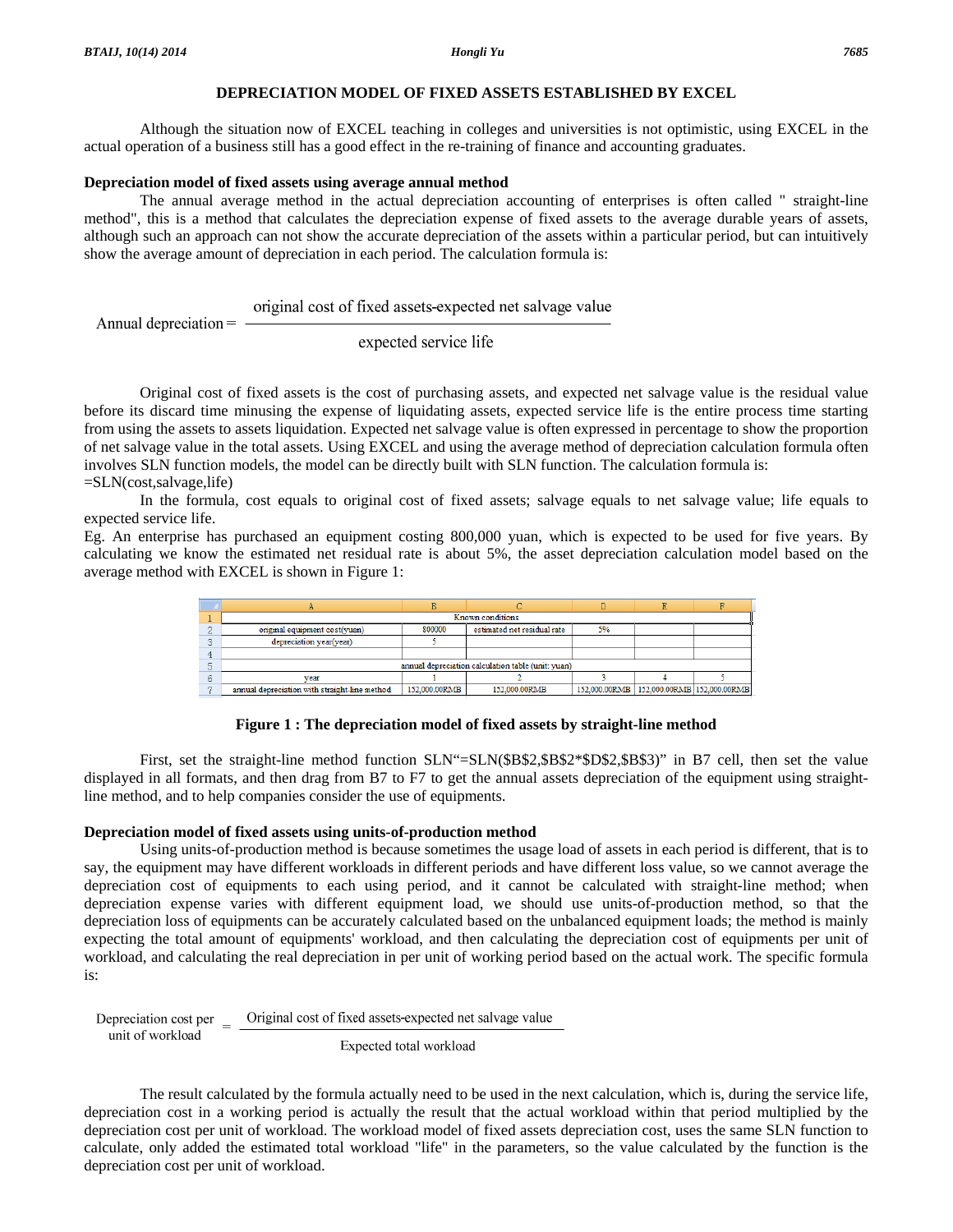Eg. Continuing with the previous example, an enterprise purchased an 800,000 yuan equipment, which is expected to be used for five years, the service life is 10,000 hours in total, but with different working hours per year: the first year 3,000 hours, the second year 2,500 hours, the third year 1,800 hours, the fourth year 1,500 hours, and the five years 1,200. Then the depreciation model using units-of-production method is shown as Figure 2:

|   | Known conditions                                    |                                       |                     |                                          |      |      |  |  |
|---|-----------------------------------------------------|---------------------------------------|---------------------|------------------------------------------|------|------|--|--|
|   | original equipment cost(yuan)                       | estimated net residual rate<br>800000 |                     | 5%                                       |      |      |  |  |
| o | depreciation year(year)                             |                                       | total working hours | 10000                                    |      |      |  |  |
|   | vear                                                |                                       |                     |                                          |      |      |  |  |
|   | estimated working hours                             | 3000                                  | 2500                | 1800                                     | 1500 | 1200 |  |  |
|   | annual depreciation calculation table (unit: vuan)  |                                       |                     |                                          |      |      |  |  |
|   | vear                                                |                                       |                     |                                          |      |      |  |  |
|   | annual depreciation with units-of-production method | 228.000.00RMB                         | 190.000.00RMB       | 136.000.00RMB 114.000.00RMB 91.000.00RMB |      |      |  |  |

#### **Figure 2: Depreciation model of fixed assets using units-of-production method**

 First, set the units-of-production method function SLN"=SLN(\$B\$2,\$B\$2\*\$D\$2,\$D\$3)\*B5" in B8 cell, then set the value displayed in all formats, and then drag from B8 to F8 to get the annual assets depreciation of the equipment using unitsof-production method.

## **Depreciation model of fixed assets using double declining balance method**

 Double declining balance method is essentially a calculation method of depreciation of fixed assets extended from of the straight-line method, which is calculating with double depreciation rate based on the straight-line method, its also a accelerated depreciation method to calculate the net depreciation cost of net book value of fixed assets in the beginning of each period. This paper will further discuss the similarity between it and the total number method. This method is to depreciate more in the initial using period of equipment and depreciate less in the later period, so we can more effectively recover the early loss value of fixed assets, the "wear and tear" of the assets can be compensated, the loss value of equipments can be reduced, and this compensation method can also better reflect the accuracy of accounting work. The calculation formula is: annual depreciation cost = net book value of fixed assets in the beginning of each period  $*$  yearly depreciation rate

$$
Yearly depreciation rate = \frac{2}{\text{Expected service life}}
$$

In the formula:

And net book value of fixed assets in the beginning of each period = original cost of fixed assets - accumulated depreciation cost

When using the double declining balance method to build models and calculate the depreciation of fixed assets, it will usually require the use of DDB function because DDB function is to use the double declining balance method or other methods, and to directly do the declining balance calculation on the depreciation cost of fixed assets. The formula is:

### =DDB(cost,salvage,life,period,factor)

In the formula, cost equals to original cost of fixed assets; salvage equals to net salvage value; life equals to expected service life; period is the time during which the depreciation cost needs to be calculated, and the unit of "period" must be identical to the unit of "life"; factor is the declining balance rate. If factor is omitted, it is assumed as "2"; and it is important that these five parameters should all be positive numbers in double declining balance method.

 However, the expected net salvage value will not be deducted from the enterprises' fixed assets at the beginning of each year, so when using the double declining balance method the book depreciated value of equipments and other fixed assets cannot be lower than the expected net salvage value; so the depreciation of fixed assets using the double declining balance method must be two years before the expiration of the depreciation of fixed assets, and should deduct the expected net salvage value of fixed assets in the net value of fixed assets, then average the remaining. It is the reason that we cannot directly use DDB function, but we can create macros to calculate.

 In fact, "Macro" is the "automatic" tasks processing function that programmatically combines various orders and commands together, so it can automatically conducted repeated operations of the program through a series of programming instructions, and reduce the use of human resources and improve the efficiency of labor; and such an instruction is flexible and free. In general, there are two ways to use "Macro" in EXCEL, the first is to directly compile macro recording by using the Visual Basic Editor integrated into EXCEL, so that the program can be edited using according to the actual needs in the EXCEL process, but the capacity of Visual Basic Editor in EXCEL is limited; So there is a direct use of Visual Basic macro editing software for editing, and it can play "macro"'s powerful data mining and using function to its full strengths, and better adapt to the diverse needs of EXCEL use, develop the potential of EXCEL; The use of "macro" in the double declining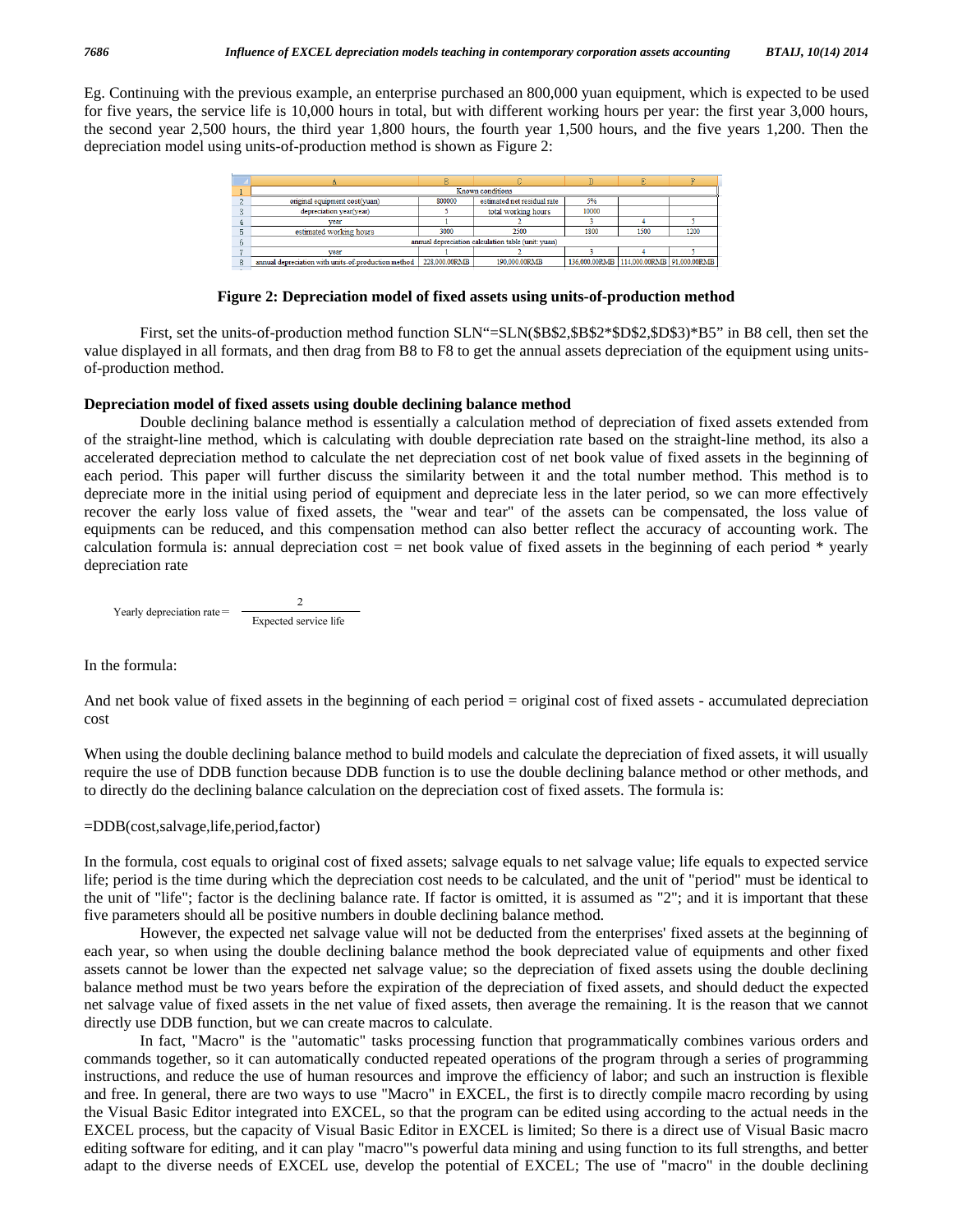| Figure 3. |                                                                                     |
|-----------|-------------------------------------------------------------------------------------|
|           |                                                                                     |
|           | Public function CDDB (original cost of fixed assets, salvage, service life, period) |
|           | ReDim dt(service life)                                                              |
|           | $St=0$                                                                              |
|           | For $i=1$ To service life                                                           |
|           | If $i \leq s$ service life-2 Then                                                   |
|           | $dt(i) = DDB$ (original cost of fixed assets, salvage, service life, i)             |
|           | $St=st+dt(i)$                                                                       |
|           | Else: $dt(i) = (original cost of fixed assets-st-salvage)/2$                        |
|           | Endif                                                                               |
|           | Next i                                                                              |
|           | $CDDB=dt(period)$                                                                   |
|           | <b>End Function</b>                                                                 |
|           |                                                                                     |

## balance method directly uses the built-in Visual Basic Editor to edit the depreciation function CDDB macro code, the code is shown as I

## **Figure 3 : Macro code of CDDB function using double declining balance method**

This enables the use of the double declining balance method for the direct calculation of depreciation of fixed assets, and the direct use of CDDB function.

Eg.A company purchased an equipment of which the original price is 1.2 million yuan, the early expected service life is 5 years, the net salvage value is estimated to be 48,000 yuan, then the depreciation calculation using the double declining balance method with EXCEL is shown as Figure 4:

|               | <b>Equipment information</b>                                                 |         |        |        |        |        |  |  |
|---------------|------------------------------------------------------------------------------|---------|--------|--------|--------|--------|--|--|
| $\mathcal{D}$ | Original equipment cost(yuan)                                                | 1200000 |        |        |        |        |  |  |
| 3             | Salvage value (yuan)                                                         | 48000   |        |        |        |        |  |  |
|               | Depreciation year(year)                                                      |         |        |        |        |        |  |  |
| 5             |                                                                              |         |        |        |        |        |  |  |
| 6             | Depreciation calculation table using double declining balance method(yearly) |         |        |        |        |        |  |  |
|               | Year                                                                         |         |        |        |        |        |  |  |
| 8             | Depreciation value(yuan)                                                     | 480000  | 288000 | 172800 | 105600 | 105600 |  |  |
|               |                                                                              |         |        |        |        |        |  |  |

# **Figure 4: Depreciation model of fixed assets using double declining balance method**

 First, set the function "=CDDB(\$B\$2,\$B\$3,\$B\$4,B7)" in B8 cell, then set the value displayed in all formats, and then drag from B8 to F8 to get the annual assets depreciation of the equipment using double declining balance method.

## **Depreciation model of fixed assets using sum-of-the-years-digits method**

 The sum-of-the-years-digits method method is the original value of fixed assets minus the expected net salvage value, and then multiply by an daily amount of depreciation, the annual average depreciation of fixed assets is a yearly diminishing fraction, of which the numerator is the residual life, and the denominator is the sum of the expected residual life figures each year. The formula is:

annual depreciation rate  $=$  the residual life / the sum of the expected residual life figures  $*$  100%

annual depreciation = (original cost of fixed assets - expected net salvage value) \* annual depreciation rate

 When doing depreciation calculation using the sum-of-the-years-digits method, we can directly use the SYD function.

The formula is:

## =SYD(cost,salvage,life,per)

 In the formula, cost equals to original cost of fixed assets; salvage equals to net salvage value; life equals to expected service life; per equals to period, with the same unit as life.

Eg. A company purchased an equipment of which the original price is 1.2 million yuan, the initially expected service life is 5 years, the net salvage value is estimated to be 48,000 yuan, then the depreciation calculation using the sum-of-the-yearsdigits method with EXCEL is shown as Figure 5: